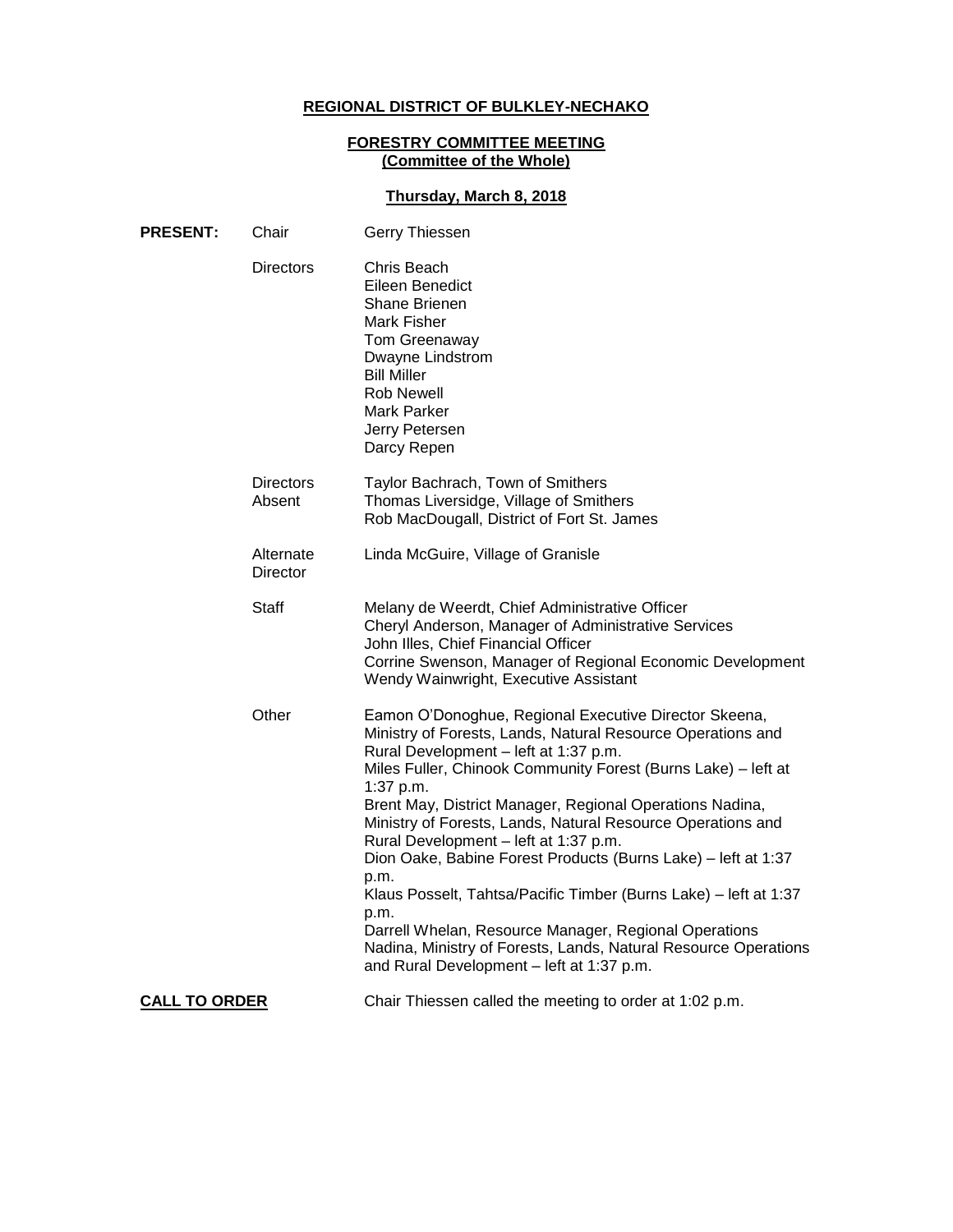Forestry Committee Meeting March 8, 2018 Page 2

| <b>AGENDA</b>                                                   | Moved by Director Miller<br>Seconded by Alternate Director McGuire                |                            |
|-----------------------------------------------------------------|-----------------------------------------------------------------------------------|----------------------------|
| F.C.2018-1-1                                                    | "That the Forestry Committee Meeting Agenda of March 8, 2018<br>be adopted."      |                            |
|                                                                 | (All/Directors/Majority)                                                          | <b>CARRIED UNANIMOUSLY</b> |
| <b>MINUTES</b>                                                  |                                                                                   |                            |
| <b>Forestry Committee Meeting</b><br>Minutes - November 9, 2017 | Moved by Director Brienen<br>Seconded by Director Petersen                        |                            |
| F.C.2018-1-2                                                    | "That the Forestry Committee Meeting Minutes of November 9,<br>2017 be received." |                            |

(All/Directors/Majority) CARRIED UNANIMOUSLY

## **DELEGATION**

**MINISTRY OF FORESTS, LANDS AND NATURAL RESOURCE OPERATIONS AND RURAL DEVELOPMENT – Eamon O'Donoghue, Regional Executive Director Skeena, Brent May, District Manager, Regional Operations Nadina, Darrell Whelan, Resource Manager, Regional Operations Nadina Update re: Nechako Lakes and Spruce Beetle**

Chair Thiessen welcomed Eamon O'Donoghue, Regional Executive Director Skeena, Brent May, District Manager, Regional Operations Nadina, Darrell Whelan, Resource Manager, Regional Operations Nadina, Ministry of Forests, Lands, Natural Resource Operations and Rural Development.

Mr. Whelan provided a PowerPoint Presentation.

## **Status of Spruce Bark beetle in the Nadina Natural Resource District**

## **Outline**

- $\triangleright$  Spruce in the Nadina District
- Provincial Aerial Overview Survey (PAOS)
- Detailed Aerial Overview Survey (DAOS)
- $\triangleright$  Actions to date
	- o Licensee harvest plans
	- o Trap tree program
	- o Fall & Burn
- **▶ Other Resource Values**

## **Spruce Forest in the Nadina District**

- $\triangleright$  Approximately 25% of stands are spruce leading
- $\triangleright$  Scattered on the landscape
- $\triangleright$  High value/importance
- $\triangleright$  Spruce Beetle is a natural occurrence in these stands
	- o 2 year life cycle
- > Prefer green blowdown
- $\triangleright$  Historical cycles
- $\triangleright$  Is climate altering the cycle?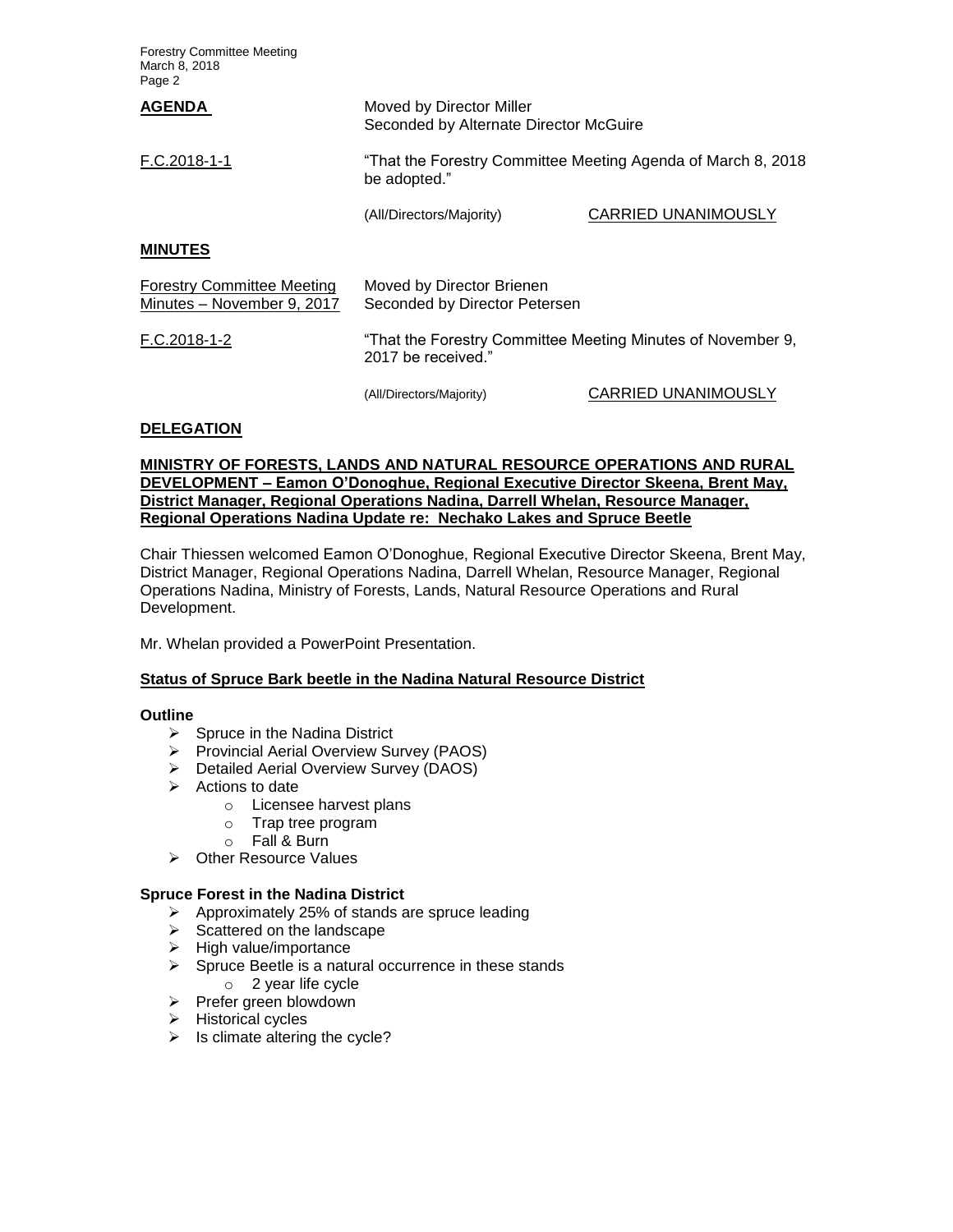## **DELEGATION (CONT'D)**

## **MINISTRY OF FORESTS, LANDS AND NATURAL RESOURCE OPERATIONS AND RURAL DEVELOPMENT re: Nechako Lakes and Spruce Beetle (CONT'D)**

## **PAOS (Provincial Aerial Overview Survey)**

- $\triangleright$  High level
	- o Provincial scope
	- o Higher altitude
- $\triangleright$  Fixed wing
- $\triangleright$  Not always accurate
	- o Data interpretation (T,L,H)
- $\triangleright$  Shows trends

## **DAOS (District Aerial Overview Survey)**

- > Helicopter
- $\triangleright$  Entire district flown
- 139 IBS (Spruce Beetle) points & 6 IBS polygons ID'd

## **Action Taken:**

## **Tactical Plan**

- $\triangleright$  DAOS data provided to licensees and they have committed to action 107 of 139 points and all the polygons;
	- $\circ$  Half of remaining sites in constrained areas other half being actioned by SSS
	- (Small Scale Salvage) or probed by district

## **Trap Tree Program**

 $\triangleright$  All licensees are using trap trees to contain spruce bark beetle in areas until they can be logged or to draw beetles out of sensitive or constrained areas

## **District Probing & Fall & Burn**

 $\triangleright$  Wildfire Management Branch Staff hired to help probe and conduct fall & burn

## **Monitoring**

 $\triangleright$  Will continue to conduct annual overview flights and action-identified areas

## **Must continue to consider all resource values**

- $\triangleright$  Biodiversity
- $\triangleright$  Cultural heritage resources
- $\triangleright$  Fish
- $\triangleright$  Forage and associated plant communities
- $\triangleright$  Recreation resources
- $\triangleright$  Resource features
- $\triangleright$  Soils
- > Timber
- Water
- $\triangleright$  Wildlife
- $\triangleright$  Water quality

Director Miller questioned age class that has the percentage of spruce leading stands. Mr. Whelan indicated that FLNRORD staff is noticing that the higher percentage of spruce leading stands currently being impacted by spruce beetle is in older stands that are more susceptible.

Director Miller asked if the removal of trees killed from the Mountain Pine Beetle is exasperating and having an impact on the outbreak of the spruce beetle. Mr. Whelan commented that currently there is no correlation from the harvesting of the mountain pine beetle infested trees and the outbreak of spruce beetle. The Nadina District has witnessed impacts of the spruce beetle outbreak in areas where there is significant blowdown such as the north side of Babine Lake.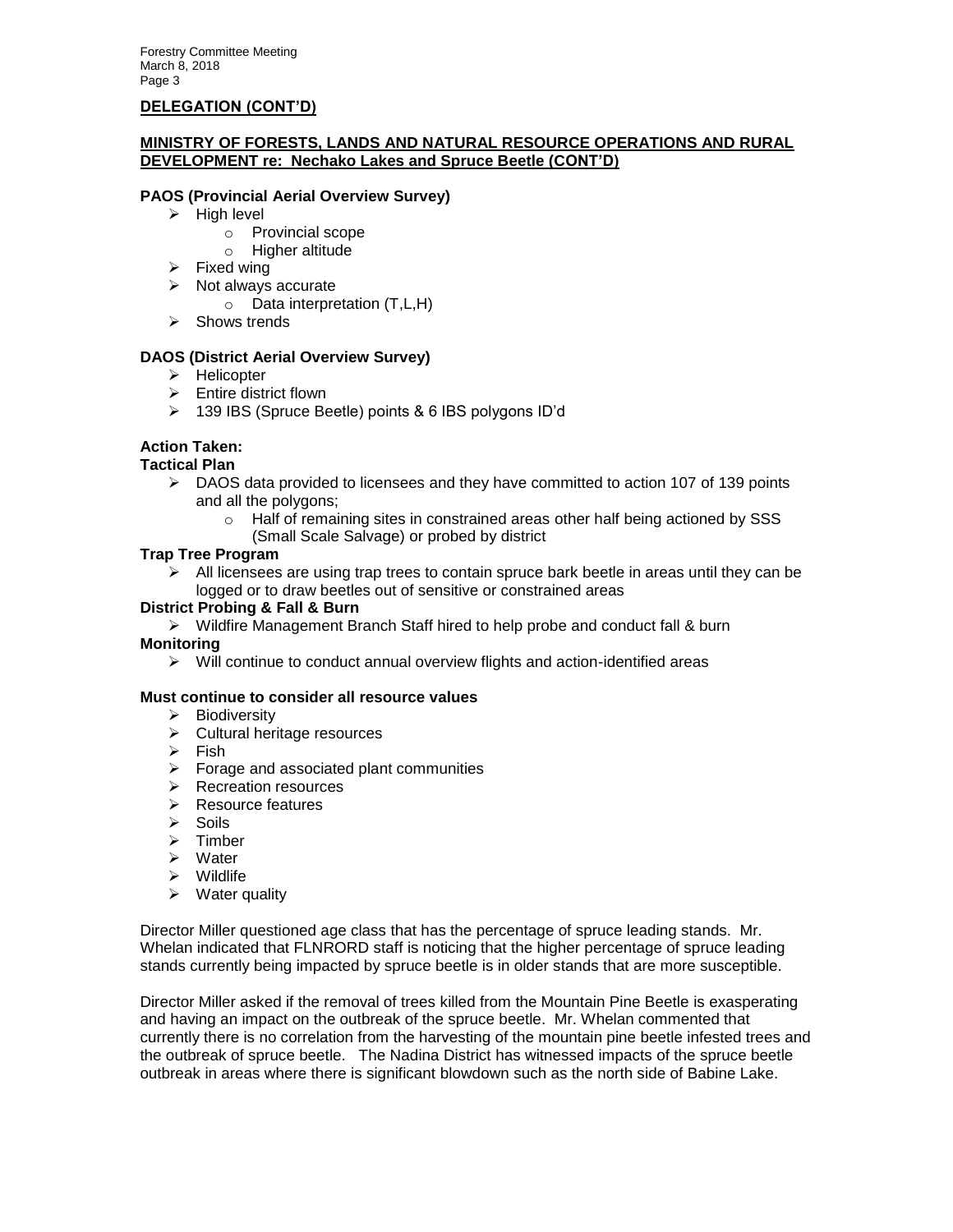## **DELEGATION (CONT'D)**

## **MINISTRY OF FORESTS, LANDS AND NATURAL RESOURCE OPERATIONS AND RURAL DEVELOPMENT re: Nechako Lakes and Spruce Beetle (CONT'D)**

Director Miller requested information in regard to the feedback being received from area based tenures. Mr. Whelan referenced the 107 of the 139 IBS (Spruce Beetle) points that have been actioned including area-based tenure. Mr. Whelan noted there has been a very good response in the Nadina area from licensees.

Discussion took place regarding strategies for managing old growth, riparian areas, etc. impacted by Spruce Beetle outbreaks. Mr. Whelan mentioned that the Nadina District is learning from the Omineca District which is one of the initial areas experiencing Spruce Beetle outbreaks. Falling trap trees outside old growth management areas and fall and burns are just two potential strategy options to manage sensitive forest areas. There is a guide book available through the Ministry of Forests, Lands, Natural Resource Operations and Rural Development website that contains information and strategies in regard to the Spruce Beetle.

Director Brienen requested clarification in regard to Spruce Beetle outbreaks in the Houston area. Mr. Whelan mentioned that there have been areas west of Houston that have been harvested and BCTF and Canfor are utilizing trap trees south of Houston near the Morice Mountain Nordic Ski Trails to mitigate Spruce Beetle impacts. Mr. Whelan commented that licensees have been encouraged and requested to cut fiber immediately once hauled to milling facilities. Director Newell has received numerous calls from area residents and has visited the site being harvested on Buck Flats road near the ski trails. Concerns have been raised regarding the road leading to the area currently being harvested from Buck Flats Road and the collateral damage occurring from the harvesting. Mr. Whelan will provide further information to Director Newell in regard to the amount of fiber being removed in the infested area being harvested.

Director Greenaway questioned if licensees were or have requested the ability to harvest the Spruce Beetle similar to the Mountain Pine Beetle during prime weather and temperatures to ensure the beetle remains dormant during transportation of the trees for processing to mitigate infestation. Mr. May mentioned that he is unaware of this practice. Mr. O'Donoghue commented that the Mountain Pine Beetle and Spruce Beetle have very different behavior from one another and response to each beetle is different. The Mountain Pine Beetle spreads in a wave pattern where the Spruce Beetle spreads in pockets throughout the forest.

Chair Thiessen requested an update in regard to the Timber Supply Review (TSR) and the responsibility of licensees to communicate with communities in regard to the forests/timber surrounding a community. Messrs. O'Donoghue, May and Whelan will attend a future Forestry Committee Meeting to provide an update.

Director Miller along with Chair Thiessen has a meeting scheduled with Mr. O'Donoghue on March 14, 2018 in regard to forest concerns in the Lakes region. Director Miller extended the invitation to Director Beach.

Discussion took place in regard to salvaging fiber to mitigate the need to burn waste fiber in the forests. Mr. O'Donoghue noted that licensees are utilizing more fiber for the bioenergy sector and leaving less waste on the ground.

Chair Thiessen granted permission for a gallery member to speak. Miles Fuller, Chinook Community Forest commented that when the re-inventory is complete it would be beneficial to include information in regard to the predicted amount of biofuel that may be available.

Chair Thiessen thanked Messrs. O'Donoghue, May and Whelan for attending the meeting.